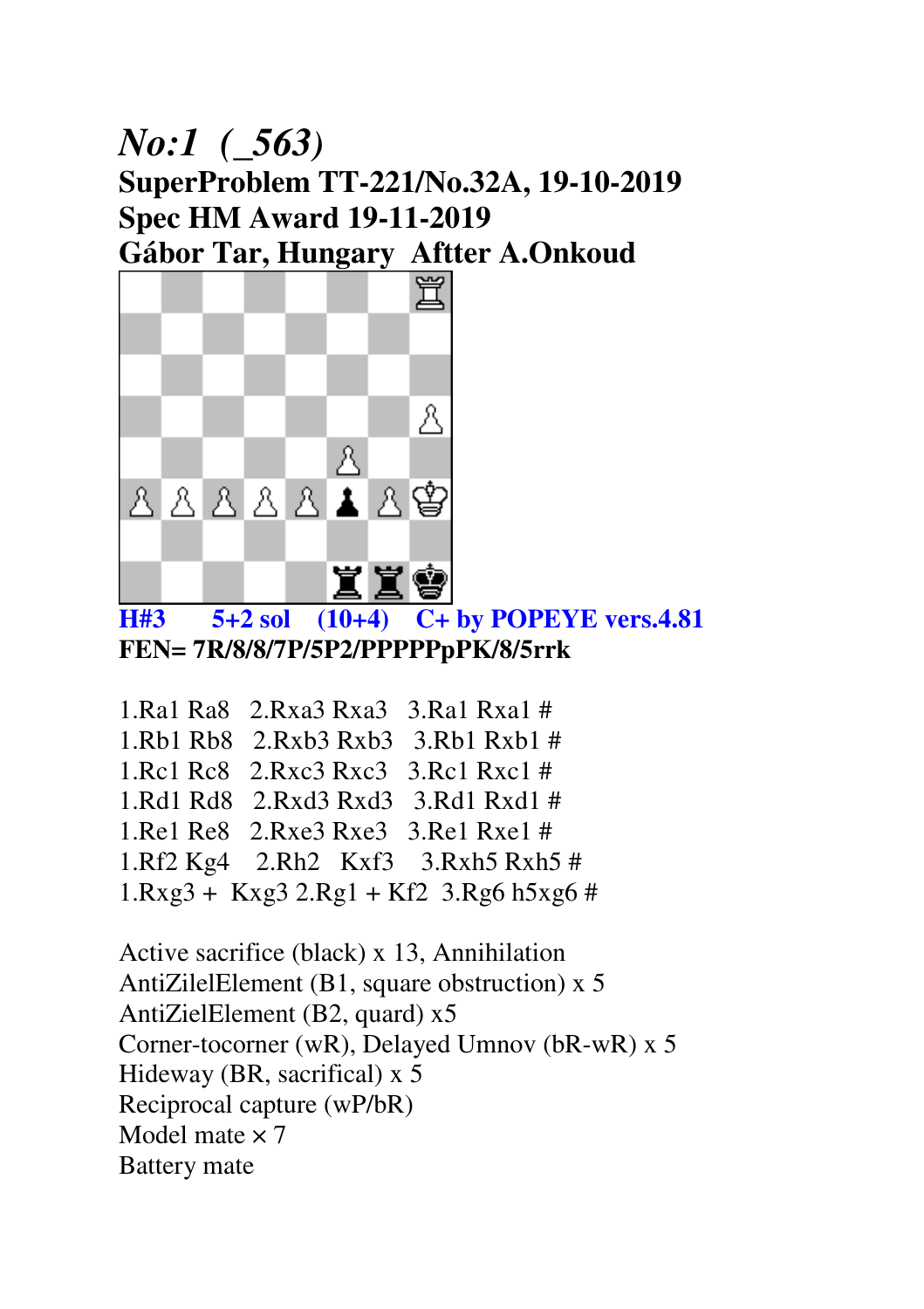## *No:2 ( \_661)*  **SuperProblem TT-231/No.15 02-12-2019 4-5 Prize Award:12-12-2019 Gábor Tar, Hungary**



 $\overline{H2}$  See text  $(4+7)$  C+ + by POPEYE vers.4.81 **FEN**: **1b2K3/1q6/1p6/kN6/1p6/N7/1pPp4/8**  *A./ Diagram (bKa5)* 

 **1.Ka5-a6 Sb5-c7 + 2.Ka6-a7 Sa3-b5 #**  *B./ In A./ mating position bKa7->a5*   **1.Ka5-a4 Sb5-c3 + 2.Ka4-a3 Sc7-b5 #** 

*C./ In B./ mating position: bKa3->c5* 

 **1.Kc5-c6 Sb5-a7 + 2.Kc6-c7 Sc3-b5 #**  *D./ In C./ mating position: bKc7->c5* 

 **1.Kc5-c4 Sb5-a3 + 2.Kc4-c3 Sa7-b5 # Pretenders on squares: 4xb5** 









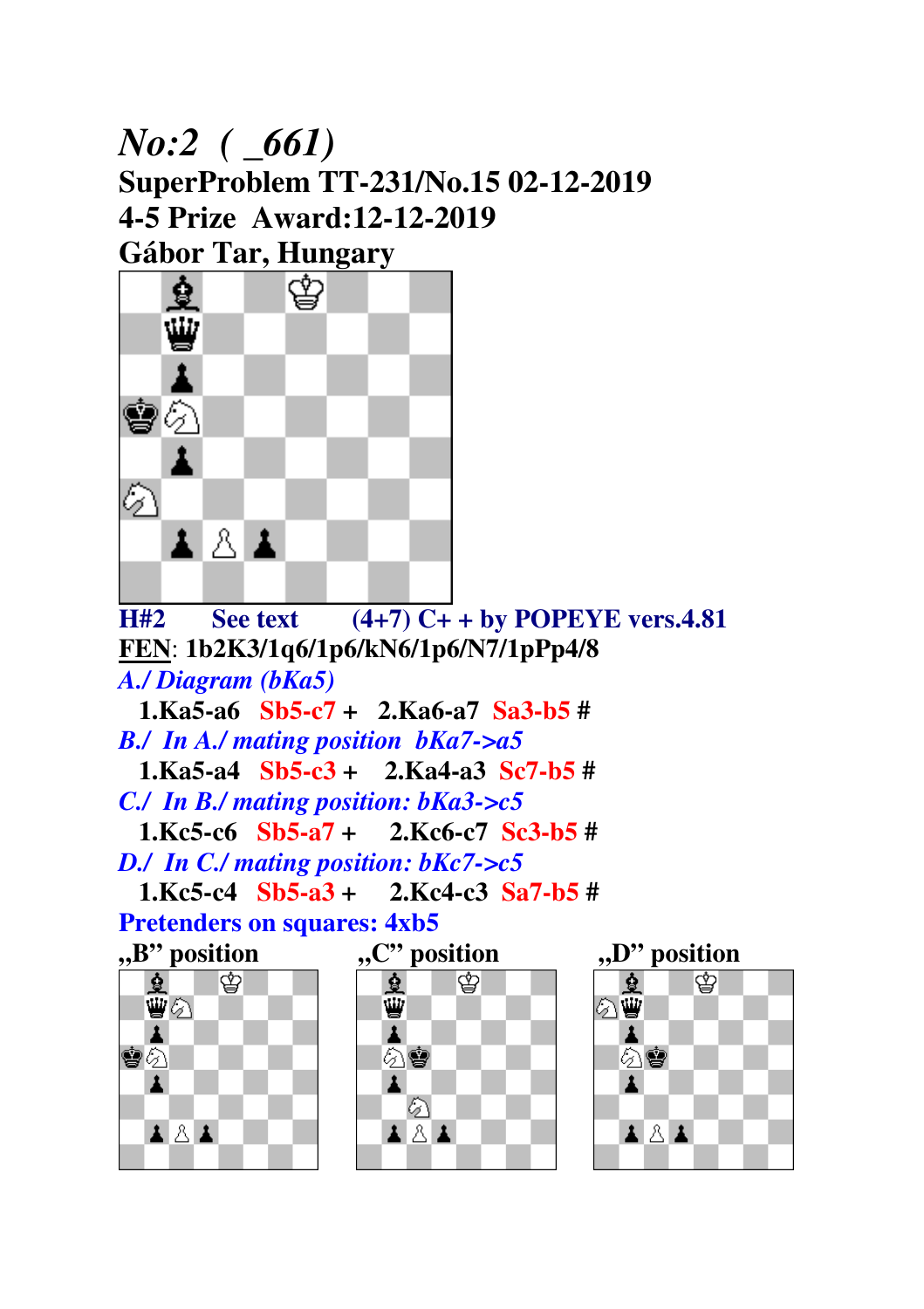## *No:3 (\_511)*  **Funny Snowflake 2020/No.C59 3-4.Prize Award: 17-06-2020 Gábor Tar, Hungary**



**H#3 b)wSg3-->h3 (5+10) C+ by POPEYE vers.4.81 FEN=2b1r3/4nr2/2kq2R1/3p1PK1/1b1p4/2p3N1/2P5/8 a) 1.Kb5 Se4 2.Qc5 Rc6 3.Kc4 Sd6# (MM) b) 1.Kc7 Sf4 2.Qd7 Rd6 3.Kd8 Se6# (MM)**

*Indeed, the horizontal pin of the Queen is transformed into two vertical with the final echoes- chameleon mats* Anticipatory self-pin  $\times$  2 AntiZielElement (B1, self-unpin)  $\times$  2 Bi-valve (bQ-wR-bB) Delayed Umnov (bQ-wS) Holzhausen interference × 2 Self-unpin/self-pin (black)  $\times$  2 **Transferred pin (bQ) - Theme !**  Valve (bQ-wR)

**Model mate × 2, Pin-mate × 2**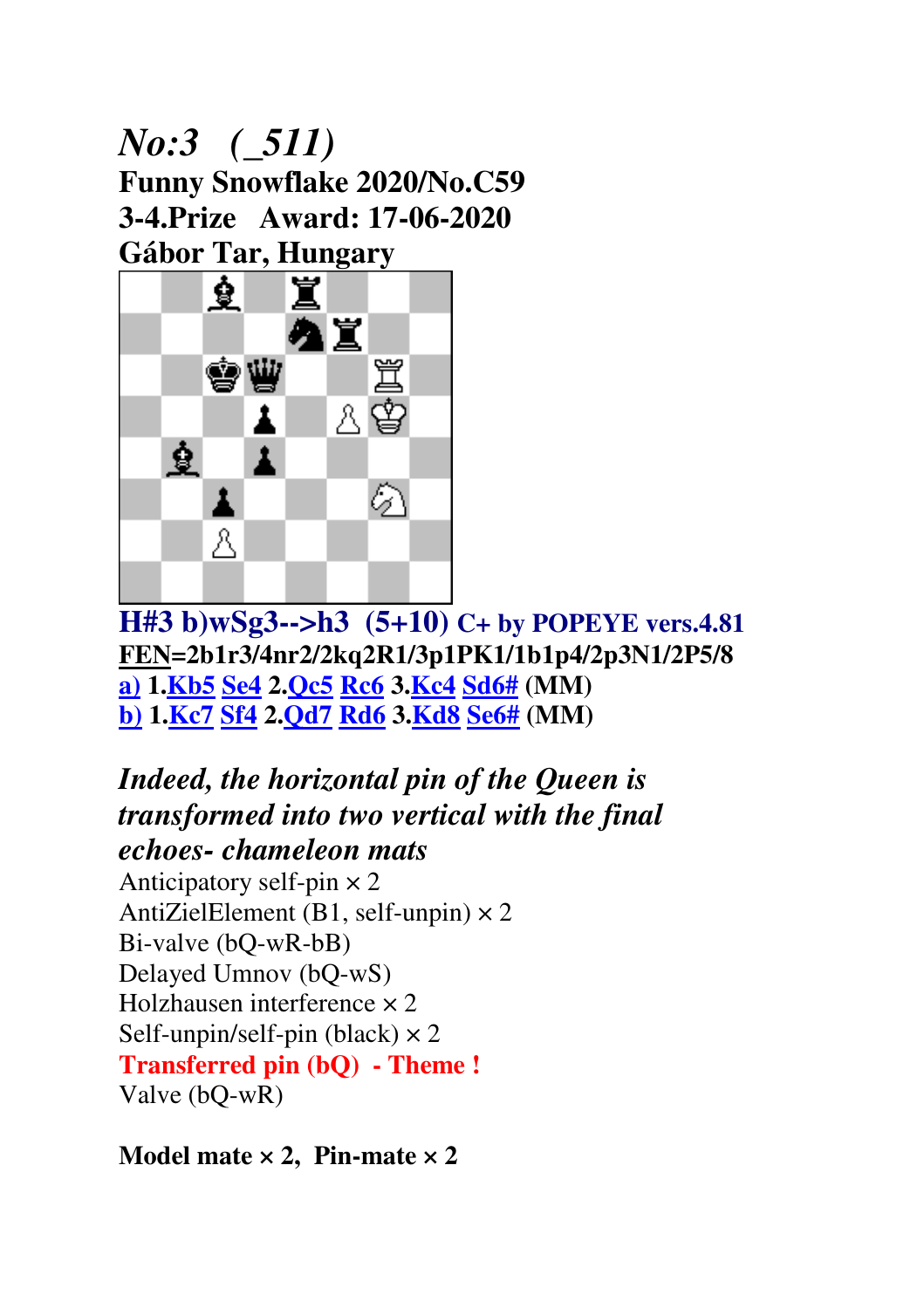#### *No:4 (\_512)*  **PAT A MAT 2020 - IT, PAM111/No.540 3.HM Award: PAM115/2021/No.1084 Gábor Tar, Hungary**



**H#3 2 solutions (4+13) C+ by POPEYE vers.4.81**

**FEN=3b1r2/2p2q1p/1Rn2k2/2KB2n1/r4p2/2p2b1p/5P2/8 I/** 

 **1.Kf5 ! Bb3 ! (Ba2 ?) 2.Se5 Re6 3.Ke4 Bc2 # II/** 

 **1.Ke7 Rb4 ! (Rb2/Rb1 ?) 2.Ke8 Re4 + 3.Se7 Bc6 #** 

*Theme: in the diagram position a Black Piece – bSc6 - is pinned by White piece. In the solution the same Black piece becomes pinned on a different line by the same White piece.*

Anticipatory self-pin AntiZielElement (B1, self-unpin)  $\times$  2 Self-unpin/self-pin (black)  $\times$  2 **Transferred pin (bS) - Theme !**, Umnov mate (bS-wB), Valve (bS-wR) Model mate  $\times 2$ , Pin-mate  $\times 2$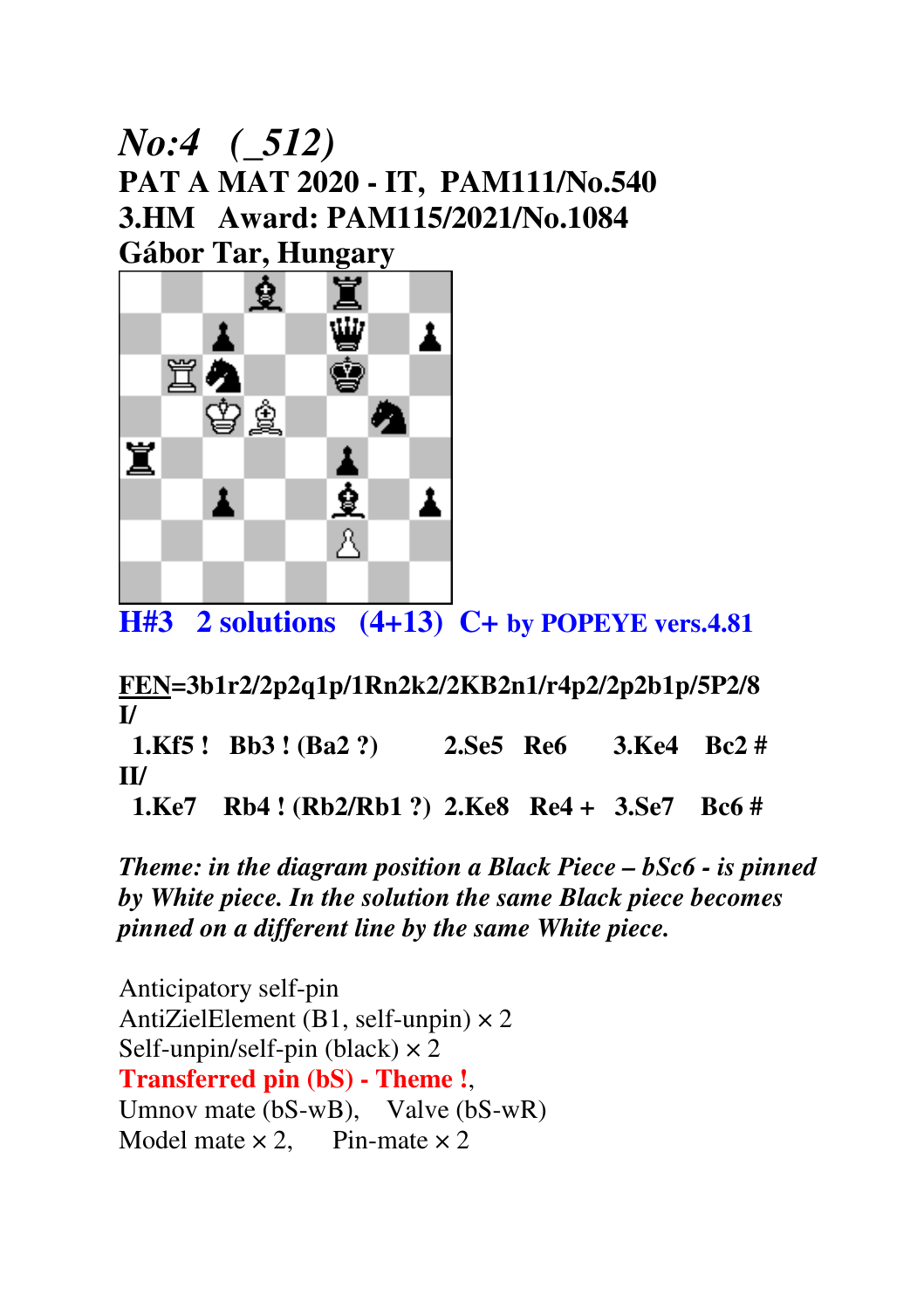*No:5 (\_632)*  **CSAK** – **MAJOROS** – **PASZTOR - 2020 <In memorian György Bakcsi> Spec.Prize Awards: 10-05-2020 Gabor Tar, Hungary** 



**H#2 See text (11+6) C+ by POPEYE vers.4.81 FEN: 2K5/5pn1/2P3P1/3Pk3/2PqN1P1/1p2N3/1nP1P1B1/8 A) Diagram (wSe3)**  1.Ke5-f4 Bg2-f3 2.Qd4-e5 Se3-g2 # **B) In mating position wSg2->d4**  1.Kf4-e3 c2xb3 2.Qe5-f4 Sd4-c2 # **C) In mating position wSc2->e5**  1.Ke3-d4 c7-c7 2.Qf4-e3 Se5-c6 # **D) In mating position wSc6->f4**  1.Kd4-e5 g6xf7 2.Qe3-d4 Sf4-g6 #

#### **bK and bQ Rundlauf**

**wS START-positions : e3 - d4 - e5 - f4 wS MATE- positions : g2 - c2 - c6 - g6 Modelmates**